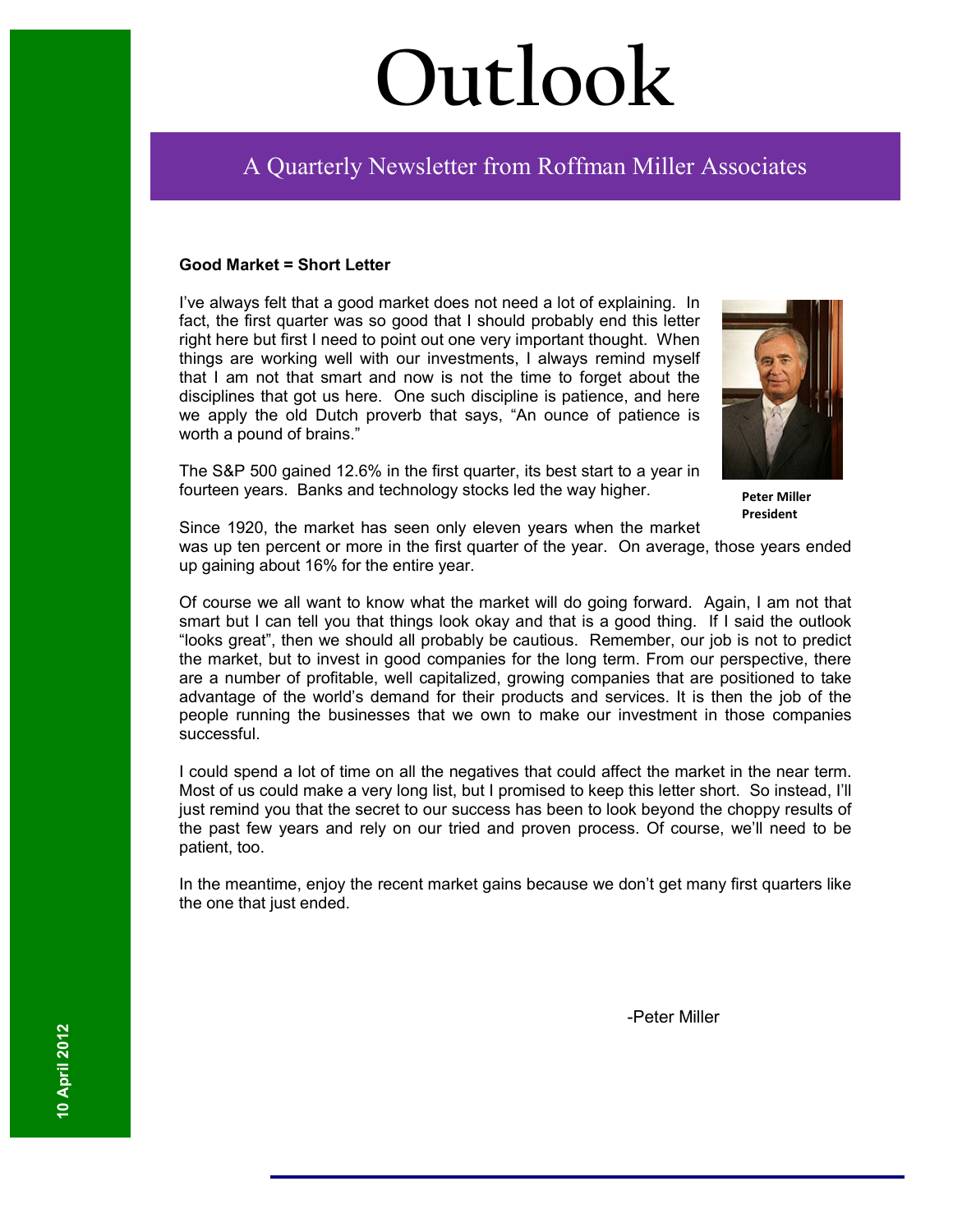#### **Internet and Computer Security**

Like you, we at Roffman Miller are concerned with internet safety. Making sure your confidential information is secure is a priority. We have policies in place to make sure that we are doing everything we can to protect our servers and workstations and the information stored on them. To that end, we have recently started using ShareFile, a service that allows us to access, send and receive encrypted documents on secure servers. Some of you may have already gotten documents from us using this service. The process is fairly painless: when you receive an email from us with a secure document attached, you simply click on the link provided and enter your name and email address as requested. You can also send secure documents to anyone at Roffman Miller by either going to our website's **Contact Us** page or by requesting a link be sent to you.



Paulette Greenwell

In general there are several simple but very important steps that can be taken at home to protect your computers and the information they hold:

- Change your passwords often, every 60 to 90 days. As much as this is a nuisance, it is much harder for someone to hack into an account/computer if the password is being changed on a regular basis.
- Never give out personal information via email (Unless sent through an encryption service or secure site)
- Be extremely cautious when being asked to click on any links sent to you in email, even if it is sent from someone you know.
- Phishing is a way of attempting to acquire information such as usernames, passwords, and credit card details by masquerading as a trustworthy entity, for example; a bank, a credit card company, the Better Business Bureau or even the SEC. These institutions **will not** send emails asking for account information or social security numbers. They already have this information. If you are unsure and think the email might be valid, double check by contacting your bank by phone.
- If you get an email asking for money from someone you do not know or saying you have inherited money or asking for help getting money into the country-**delete the email**. Actually even if you get an email from someone you do know asking for money you should be cautious. Hackers steal email address and pretend to be a friend/family member in need of cash with no one but you to help them. No matter what the horrible story is that they are telling you, these predators use the sympathy card and try to pull at your heart strings-**delete the email**.
- Keep computer antivirus software up to date. Hundreds of new viruses, if not thousands, come out weekly and even daily. Antivirus software should be updated continuously to catch all of the new viruses that are out there. If your software is behind, you are opening the door to trouble.

If you have any questions about Roffman Miller's internet/computer safety policies or the steps above please let us know.

#### **Power of Attorney – Important Notice**

Did you know that if you have a Power of Attorney that was prepared by an attorney, it is *not* valid at Schwab without further paperwork? Most people assume that they can simply present their legal paperwork to Schwab and automatically be granted those powers. This is not the case, and there are subsequent steps in the process to assigning POA to your brokerage account. Call us to find out what you need to do to have everything in order before it's too late.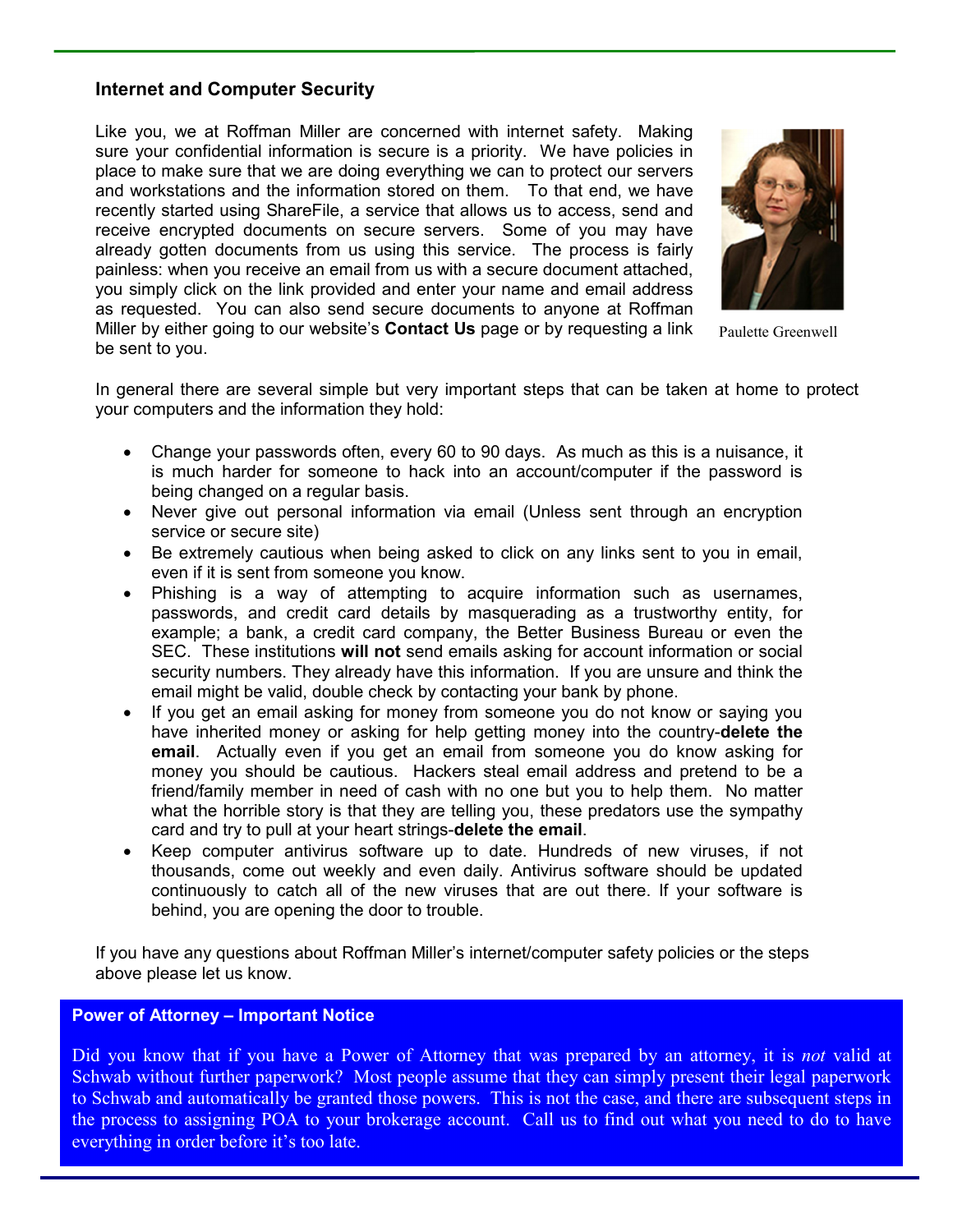#### **Fixed Income Corner**

I lead this article with a chart of the 10 year U.S. Treasury since 1900 because a picture really is worth a thousand words. It also allows me to present a small challenge to anyone reading this to find our most recent "spike" in interest rates. This is obviously a somewhat sarcastic challenge in that the recent 40 basis point move we saw from early to mid-March barely registers



on the chart. Now this probably leaves you in one of two camps: the one that thinks it's just the beginning of a march back towards the highs due to excessive printing of dollars, the debasing of the currency and subsequent inflationary pressures, or the one that believes there are enough risks in the world whether they be economic, fiscal, political or demographic, to name a few, to keep a low interest rate environment around for quite a while.

"Low" and "a while" are pretty subjective terms but let me first say that I would put myself in the latter camp before defining what those terms mean to me. There are several key reasons I am in the low-rate camp. First, I think the European fiscal crisis will be with us for a while and will extend the flight to quality these events have created. Second, I think higher interest rates will be self-correcting much like oil prices as long as we are experiencing mediocre growth. Third, for inflation to really take root price inflation needs to be supported by wage inflation and I just don't see that happening anytime soon, creating another self-correcting situation. Fourth, the deleveraging cycle that was kicked off by the bursting of the housing bubble has several, if not many, years to go to get consumer balance sheets back in line with the considerable pre-bubble debt-toincome levels, let alone levels that would be considered sensible. Fifth, the Federal Reserve has publicly committed itself to the low rate environment and has given the markets no reason to believe up until this point that they are not going to follow through on this commitment. No one wants to "fight the Fed" because they have a very good record and a balance sheet that trumps us all. And finally, I would say 'History,' and that's where we can revisit the chart above. I think if we just use a layman's view we could fairly say that the period from about 1965 to 1981 was what seems to be an anomaly and the following 20, if not 30, appear to be a correction of that anomaly. Outside of that we see a bond that has spent most of its time at or below 4%. I would also note that the last time the 10yr hit 2% (in the early 40's), it took almost 20 years for it to return to 4%. So, it seems reasonable to me to think that we will continue to be below the 4% mark for the next 3 to 5 years with 5%+ being the high-end for what could be the next 7 years to a decade.

Any type of forecast or prediction this far out is fraught with difficulties and unknowns that can change the scenario drastically which is why I'm not trying to expressly predict where rates will be but instead to form a framework that allows us to identify value in the market today. We can't pass on 3% and 4% opportunities to instead sit in a money market yielding zero while we wait for 6% or 7% bonds to return. A key conclusion to the above discussion is that a *passive laddering strategy* will benefit in either the quickly or slowly rising rate scenarios by having money invested at higher rates if rates stay low or go lower (yes, it can happen) or by generating enough liquidity through the maturing bonds to take advantage of a higher rates as they begin to reappear. This is managing your cash needs and interest rate risk, all at once, and is truly a strategy for all seasons.

Ryan Crooks